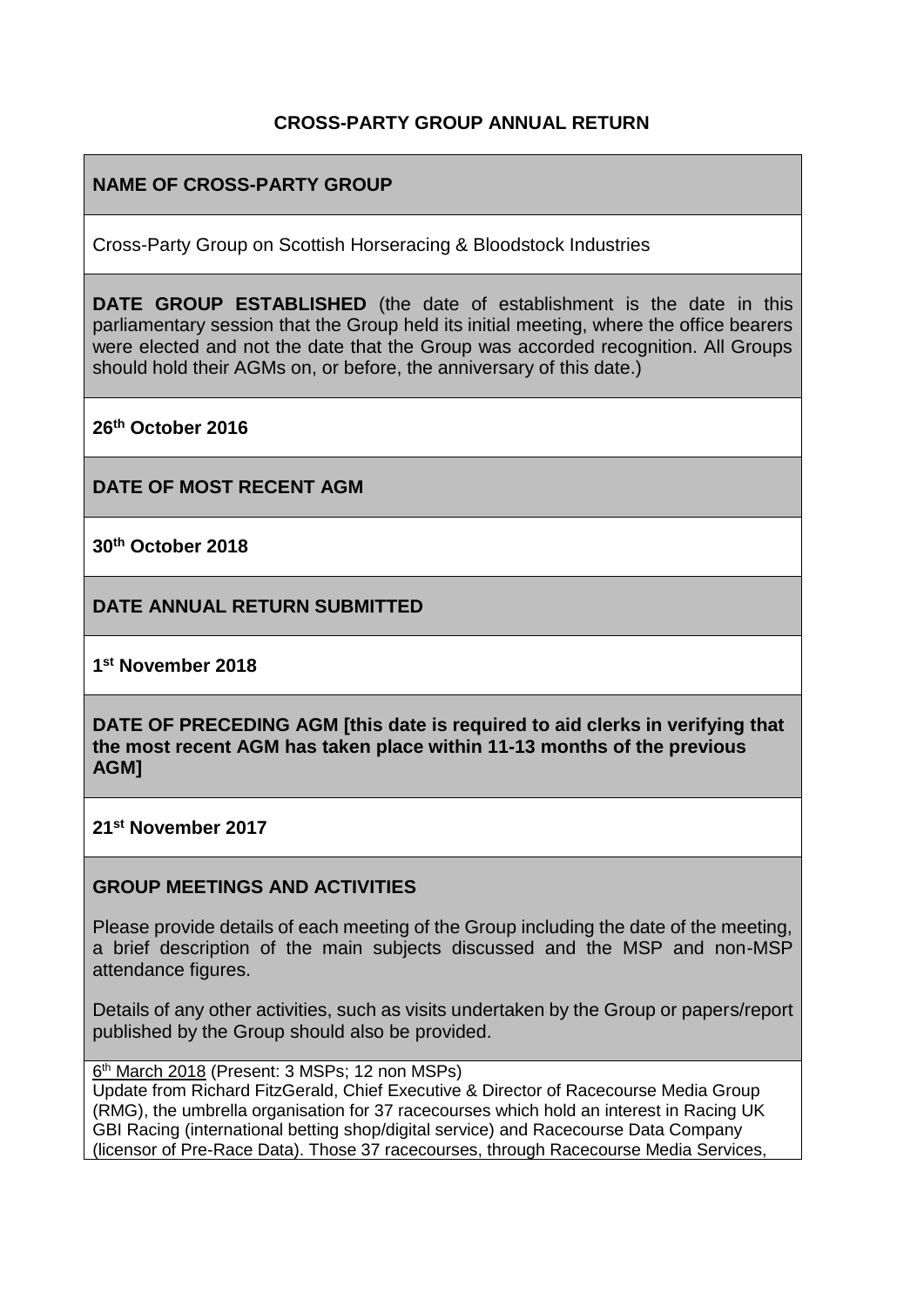also hold an interest in Turf TV, the betting shop service which is broadcast in more than 10,000 premises.

19<sup>th</sup> June 2018 (Present: 3 MSPs; 9 non MSPs)

Update from Eleanor Boden on Scottish Racing's Community Engagement. The five racecourses in Scotland have a social responsibility to engage with their local communities, and Eleanor will outline the diverse projects being undertaken from work with the elderly, with young people and with those from disadvantaged backgrounds.

Gambling Legislation Reform. The DCMS announced that maximum stakes on Fixed Odds Betting Terminals (FOBTs) are to be reduced from £100 to £2, to reduce the risk of gambling-related harm. The impact for the racing industry following this announcement was discussed.

30th October 2018 – AGM (Present: 2 MSPs; 7 non MSPs)

Update on Racing's Education and Training Strategy. The Racing Foundation is planning to implement sustainable programmes that improve awareness of the opportunities within horseracing as well as train and retain committed racing professionals within Scotland.

## **MSP MEMBERS OF THE GROUP**

Please provide names and party designation of all MSP members of the Group.

- Miles Briggs MSP Con
- John Scott MSP Con
- Rachael Hamilton MSP Con
- Neil Bibby MSP Lab
- Mark Griffin MSP Lab
- Richard Lyle MSP SNP
- Tavish Scott MSP Lib Dem

## **NON-MSP MEMBERS OF THE GROUP**

For organisational members please provide only the name of the organisation, it is not necessary to provide the name(s) of individuals who may represent the organisation at meetings of the Group.

| <b>Individuals</b>          |                                                                                                                                                                                                                                     |
|-----------------------------|-------------------------------------------------------------------------------------------------------------------------------------------------------------------------------------------------------------------------------------|
| Organisations               | <b>Scottish Racing</b><br><b>Association of British Bookmakers</b><br>Racing Together<br><b>Racing Welfare</b><br>$\bullet$<br>The Scottish Society for Prevention of Cruelty to Animals<br>$\bullet$<br><b>World Horse Welfare</b> |
| <b>GROUP OFFICE BEARERS</b> |                                                                                                                                                                                                                                     |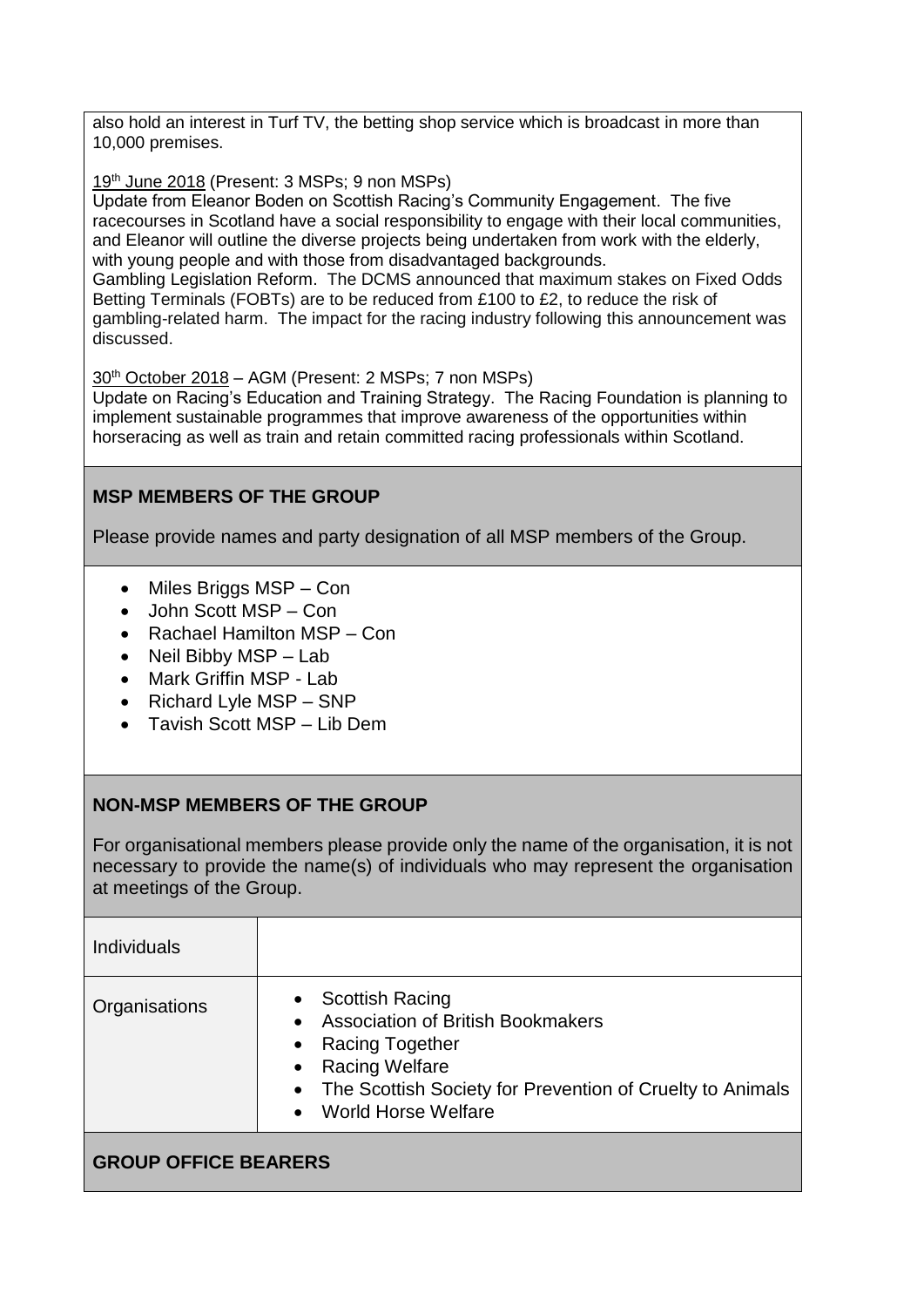Please provide names for all office bearers. The minimum requirement is that two of the office bearers are MSPs and one of these is Convener – beyond this it is a matter for the Group to decide upon the office bearers it wishes to have. It is permissible to have more than one individual elected to each office, for example, co-conveners or multiple deputy conveners.

| Convener               | Miles Briggs MSP       |
|------------------------|------------------------|
| <b>Deputy Convener</b> | Neil Bibby MSP         |
| Secretary              | <b>Scottish Racing</b> |
| <b>Treasurer</b>       | <b>Scottish Racing</b> |

## **FINANCIAL BENEFITS OR OTHER BENEFITS RECEIVED BY THE GROUP**

Please provide details of any financial or material benefit(s) received from a single source in a calendar year which has a value, either singly or cumulatively, of more than £500. This includes donations, gifts, hospitality or visits and material assistance such as secretariat support.

Details of material support should include the name of the individual providing support, the value of this support over the year, an estimate of the time spent providing this support and the name of the organisation that this individual is employed by / affiliated to in providing this support.

Groups should provide details of the date on which the benefit was received, the value of the benefit and a brief description of the benefit.

If the Group is not disclosing any financial information please tick the box to confirm that the Group has considered the support received, but concluded it totalled under the threshold for disclosure (£500). ✓

## **SUBSCRIPTION CHARGED BY THE GROUP**

Please provide details of the amount charged and the purpose for which the subscription is intended to be used.

n/a

**CONVENER CONTACT DETAILS**